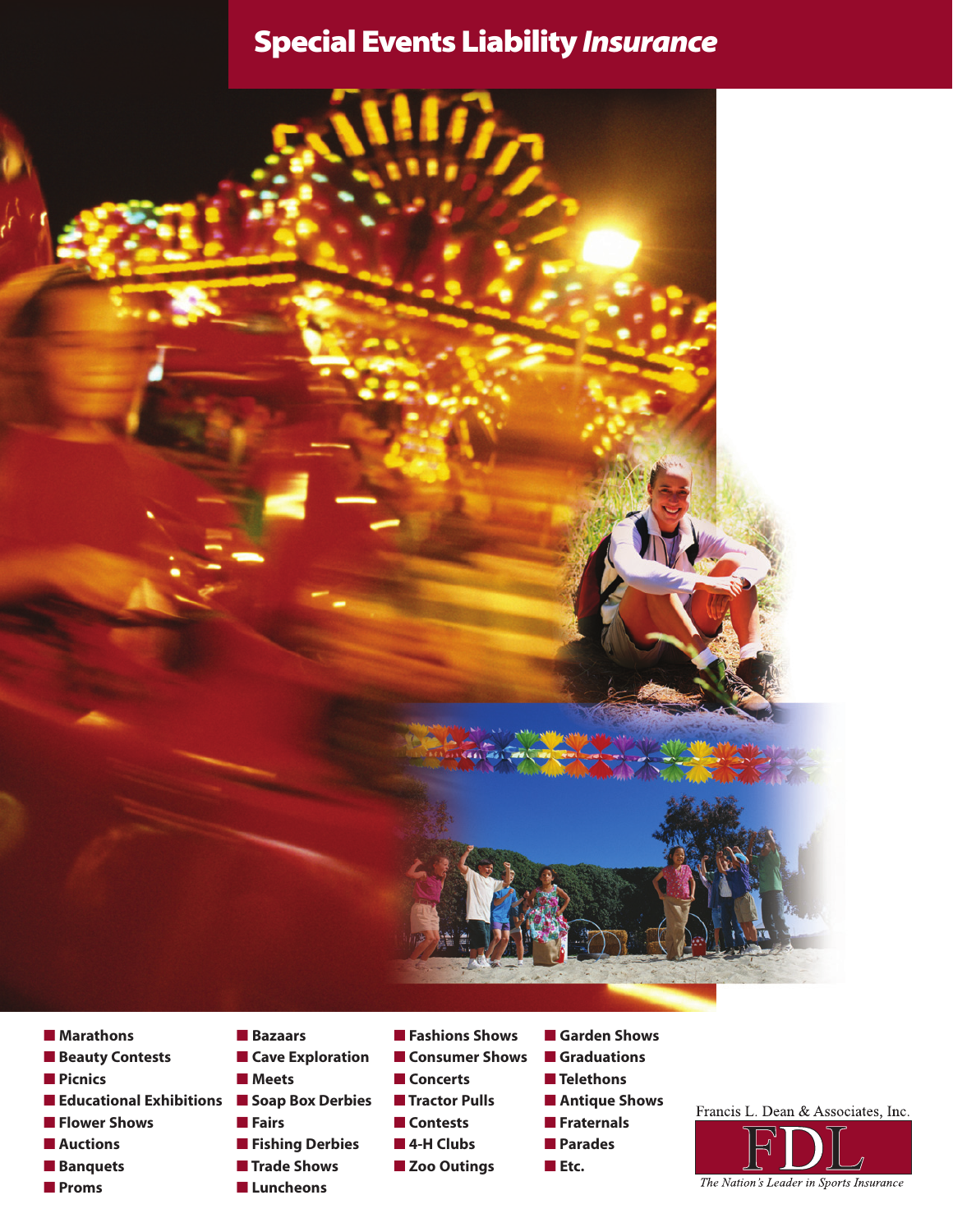# **Special Events Liability Insurance**

### **Francis L. Dean** & Associates, Inc.

1776 S. Naperville Rd., Bldg-B P.O. Box 4200 Wheaton, IL 60189 (800) 745-2409 FAX (630) 665-7294 www.fdean.com

### **Special Event Liability Insurance Request for Quotation**

Please complete the following application. Once the application is received, a quotation will be sent within one business day. As special events vary, some questions may not be applicable. Please indicate "N/A" where necessary.

Please note that we are unable to provide coverage for the following events: Air Shows, Ballooning Events, Skydiving Events, War Games, Cattle Drives, Abortion Rights Rallies, Pro Choice Rallies, Protest Events, Dunk Tanks, Trampolines, Moonwalks, Water Slides, Auto Racing, Motorcycle Racing, Snowmobile Racing, Demolition Derbies, Hot Air Balloons, Bungee Jumping and Concerts with a Propensity Towards Violence (rap, punk rock, etc).

| Name of Applicant _                                                                                                                                                                                            |                                                                                                                                                                                                                                                                                        |  |  |  |  |  |  |  |
|----------------------------------------------------------------------------------------------------------------------------------------------------------------------------------------------------------------|----------------------------------------------------------------------------------------------------------------------------------------------------------------------------------------------------------------------------------------------------------------------------------------|--|--|--|--|--|--|--|
| Do You Wish To Receive Your Quotation By                                                                                                                                                                       | $\Box$ Fax<br>$\left(\begin{array}{cc} \begin{array}{cc} \end{array}\\ \end{array}\right)$<br>□ E-Mail _____________________________<br>$\circledcirc$<br>$\Box$ Mail                                                                                                                  |  |  |  |  |  |  |  |
|                                                                                                                                                                                                                |                                                                                                                                                                                                                                                                                        |  |  |  |  |  |  |  |
| <b>Dates of Event</b><br>the control of the control of the control of the                                                                                                                                      | Time(s)                                                                                                                                                                                                                                                                                |  |  |  |  |  |  |  |
| <b>Name of Event</b><br><b>Location of Event</b><br><b>Name of Facility</b><br><b>Description of Event</b>                                                                                                     |                                                                                                                                                                                                                                                                                        |  |  |  |  |  |  |  |
| <b>Is this Event Located Indoors or Outdoors?</b>                                                                                                                                                              |                                                                                                                                                                                                                                                                                        |  |  |  |  |  |  |  |
| If Outdoors, Is the Area Fenced or Enclosed?<br>Are you Responsible for Parking?                                                                                                                               | $\Box$ Yes $\Box$ No<br>$\Box$ Yes $\Box$ No                                                                                                                                                                                                                                           |  |  |  |  |  |  |  |
| <b>What is the Seating Capacity of the Event?</b><br><b>What is the Estimated Attendance Per Day?</b><br><b>What is the Number of Tickets Printed?</b><br>What is the Number of Tickets Sold to Date?          | <b>What is the Price of Admission?</b><br><u> 1980 - Johann Barn, fransk politik fotograf (</u><br><b>What is the Estimated Gross Receipts?</b><br><u> 1989 - Johann Barbara, martin a</u><br><b>What is the Estimated Total Payroll?</b><br>the control of the control of the control |  |  |  |  |  |  |  |
| <b>What are the Limits of Liability Requested?</b>                                                                                                                                                             | $\sim$<br>\$ General Aggregate<br><b>Medical Payments</b><br>\$ Products Aggregate<br>$\sim$<br><b>Fire Damage</b><br>\$<br><b>Personal/Adv Injury</b>                                                                                                                                 |  |  |  |  |  |  |  |
| Name, Address and Relationship of all Additional Insureds to be Added to the Policy:<br><u> 1989 - Johann John Harry Harry Harry Harry Harry Harry Harry Harry Harry Harry Harry Harry Harry Harry Harry H</u> | 3.)<br><u> 1989 - Johann John Stone, mars et al. (1989)</u>                                                                                                                                                                                                                            |  |  |  |  |  |  |  |
| Will there be any Exhibitions, Demonstrations, Parades or Pageants?<br><b>No. 19 Yes</b> No.<br>If Yes, Please Describe____                                                                                    |                                                                                                                                                                                                                                                                                        |  |  |  |  |  |  |  |
|                                                                                                                                                                                                                |                                                                                                                                                                                                                                                                                        |  |  |  |  |  |  |  |
| Is Seating Reserved or General Admission?_                                                                                                                                                                     |                                                                                                                                                                                                                                                                                        |  |  |  |  |  |  |  |
| If the Event is Outdoors, Does the Event End Ninety Minutes Prior to Sundown?<br>If No, Is there Permanent Lighting over all Spectator Areas and Parking Lots?                                                 | $\Box$ Yes<br><b>No</b><br>$\Box$ Yes $\Box$ No                                                                                                                                                                                                                                        |  |  |  |  |  |  |  |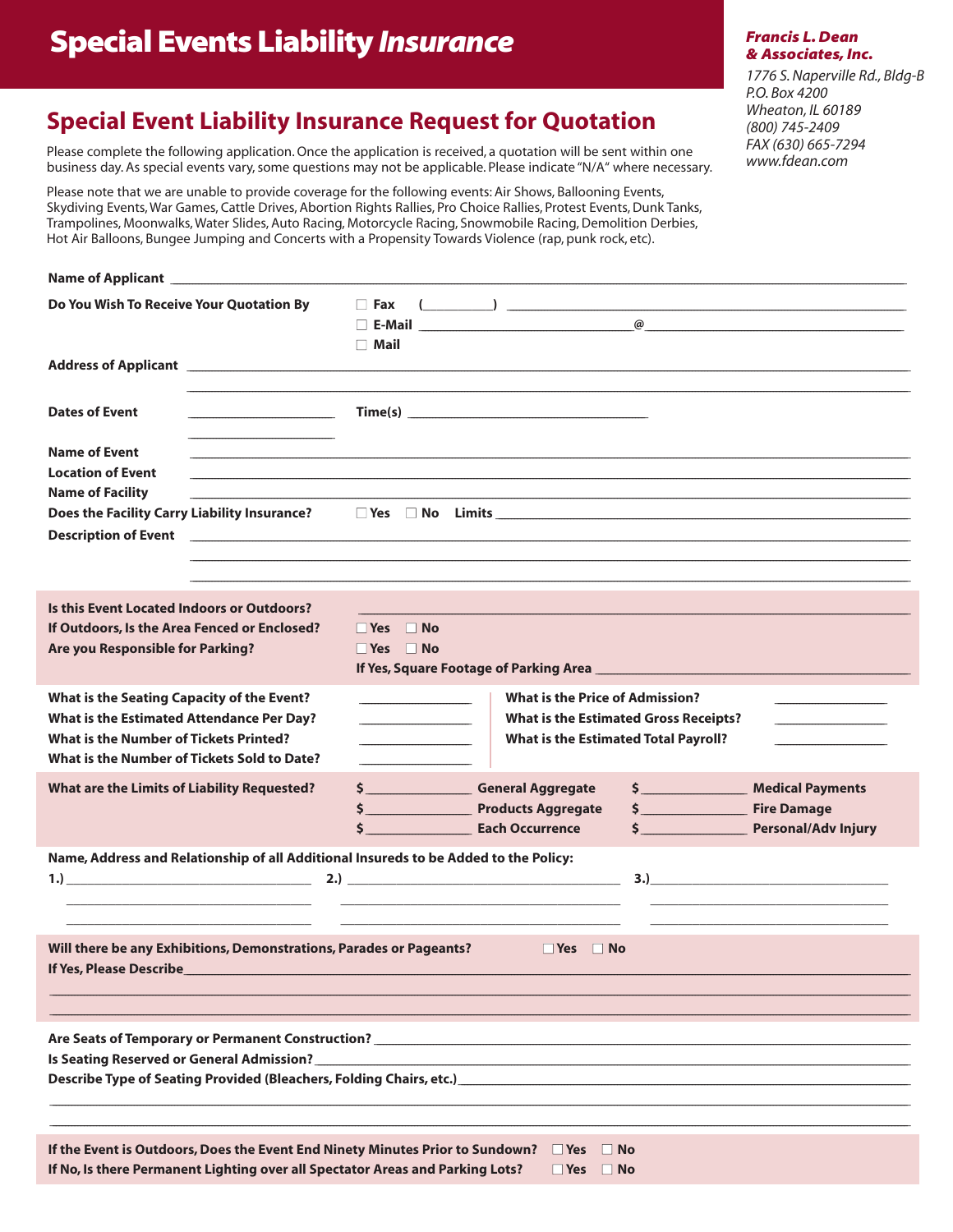

| If a Stage is Involved, is the Stage of Temporary or Permanent Construction? _________________________________ |  |                      |  |  |  |  |
|----------------------------------------------------------------------------------------------------------------|--|----------------------|--|--|--|--|
| If Temporary, Who is Responsible For Set up of Stage? ___________                                              |  |                      |  |  |  |  |
| If Other than the Applicant, is a Certificate of Insurance Provided?                                           |  | $\Box$ Yes $\Box$ No |  |  |  |  |
| If Other than the Applicant, is Applicant Named as Additional Insured?                                         |  | $\Box$ Yes $\Box$ No |  |  |  |  |
| <b>Is Temporary Lighting Involved?</b>                                                                         |  | $\Box$ Yes $\Box$ No |  |  |  |  |
| If Yes, Who is Responsible for Hook Up of Lighting? _                                                          |  |                      |  |  |  |  |
| If Other than the Applicant, is a Certificate of Insurance Provided?                                           |  | $\Box$ Yes $\Box$ No |  |  |  |  |
| If Other than the Applicant, is Applicant Named as Additional Insured?                                         |  | $\Box$ Yes $\Box$ No |  |  |  |  |
| <b>Is a Tent Involved?</b>                                                                                     |  | $\Box$ Yes $\Box$ No |  |  |  |  |
| If Yes, Who is Responsible for the Set Up of the Tent? _______                                                 |  |                      |  |  |  |  |
| If Other than the Applicant, is a Certificate of Insurance Provided?                                           |  | $\Box$ Yes $\Box$ No |  |  |  |  |
| If Other than the Applicant, is Applicant Named as Additional Insured?                                         |  | $\Box$ Yes $\Box$ No |  |  |  |  |
|                                                                                                                |  |                      |  |  |  |  |
| <b>Are Ushers Used for Seating Purposes?</b>                                                                   |  | $\Box$ Yes $\Box$ No |  |  |  |  |
| If Yes, Who is Providing the Ushers?                                                                           |  |                      |  |  |  |  |
| If Other than the Applicant, is a Certificate of Insurance Provided?                                           |  | $\Box$ Yes $\Box$ No |  |  |  |  |
| If Other than the Applicant, is Applicant Named as Additional Insured?                                         |  | $\Box$ Yes $\Box$ No |  |  |  |  |
|                                                                                                                |  |                      |  |  |  |  |
|                                                                                                                |  |                      |  |  |  |  |
| Are all Goods Finished Products or Demonstrations? _____________________________                               |  |                      |  |  |  |  |
| Are there any Cooking Demonstrations?                                                                          |  | $\Box$ Yes $\Box$ No |  |  |  |  |
| Are Vendors or Trade Booths Required to Provide a Certificate of Insurance? $\Box$ Yes $\Box$ No               |  |                      |  |  |  |  |
| How is Advertising Being Used at the Event?                                                                    |  |                      |  |  |  |  |
|                                                                                                                |  |                      |  |  |  |  |
|                                                                                                                |  |                      |  |  |  |  |
| Who is Providing the Food and/or Drink?________________                                                        |  |                      |  |  |  |  |
| If Other than the Applicant, is a Certificate of Insurance Provided?                                           |  | $\Box$ Yes $\Box$ No |  |  |  |  |
|                                                                                                                |  |                      |  |  |  |  |
| If Other than the Applicant, is Applicant Named as Additional Insured?                                         |  | $\Box$ Yes $\Box$ No |  |  |  |  |
| Is Liquor to be Sold at this Event?                                                                            |  | $\Box$ Yes $\Box$ No |  |  |  |  |
| If Yes, Complete the following Questions if you would like a Quotation for Optional Liquor Liability Coverage. |  |                      |  |  |  |  |
| <b>Estimated Number of Attendees Consuming Alcohol Daily?</b>                                                  |  |                      |  |  |  |  |
|                                                                                                                |  |                      |  |  |  |  |
| Is Applicant the Sole Vendor of Alcohol at the Event?                                                          |  | $\Box$ Yes $\Box$ No |  |  |  |  |
| a. If No, Please List Number of Vendors Serving Alcohol_                                                       |  |                      |  |  |  |  |
| b. Are all Participating Alcohol Vendors Required to Carry Minimum Liquor Liability Limits for this Event?     |  | $\Box$ Yes $\Box$ No |  |  |  |  |
| Will Alcohol be Dispensed by a Professional Bartender?                                                         |  | $\Box$ Yes $\Box$ No |  |  |  |  |
|                                                                                                                |  |                      |  |  |  |  |
|                                                                                                                |  |                      |  |  |  |  |
|                                                                                                                |  |                      |  |  |  |  |
|                                                                                                                |  |                      |  |  |  |  |
| Is a Liquor License Required for this Event?                                                                   |  | $\Box$ Yes $\Box$ No |  |  |  |  |
| a. Does Application have a Valid Liquor License?                                                               |  | $\Box$ Yes $\Box$ No |  |  |  |  |
|                                                                                                                |  |                      |  |  |  |  |
| Number of Bars or Areas at which Alcohol will be Dispensed at this Event_                                      |  |                      |  |  |  |  |
| a. Is Alcohol Consumption Confined to this (these) Areas?                                                      |  | $\Box$ Yes $\Box$ No |  |  |  |  |
|                                                                                                                |  |                      |  |  |  |  |
| c. Will there be an Open Bar?                                                                                  |  | $\Box$ Yes $\Box$ No |  |  |  |  |
| d. Will Alcohol be Sold by the Drink?                                                                          |  | $\Box$ Yes $\Box$ No |  |  |  |  |
| f. Is BYOB Permitted?                                                                                          |  | $\Box$ Yes $\Box$ No |  |  |  |  |
|                                                                                                                |  |                      |  |  |  |  |
| Will Food be Sold or Served with the Alcohol?<br>a. If Yes, Describe Food Available                            |  | $\Box$ Yes $\Box$ No |  |  |  |  |

I